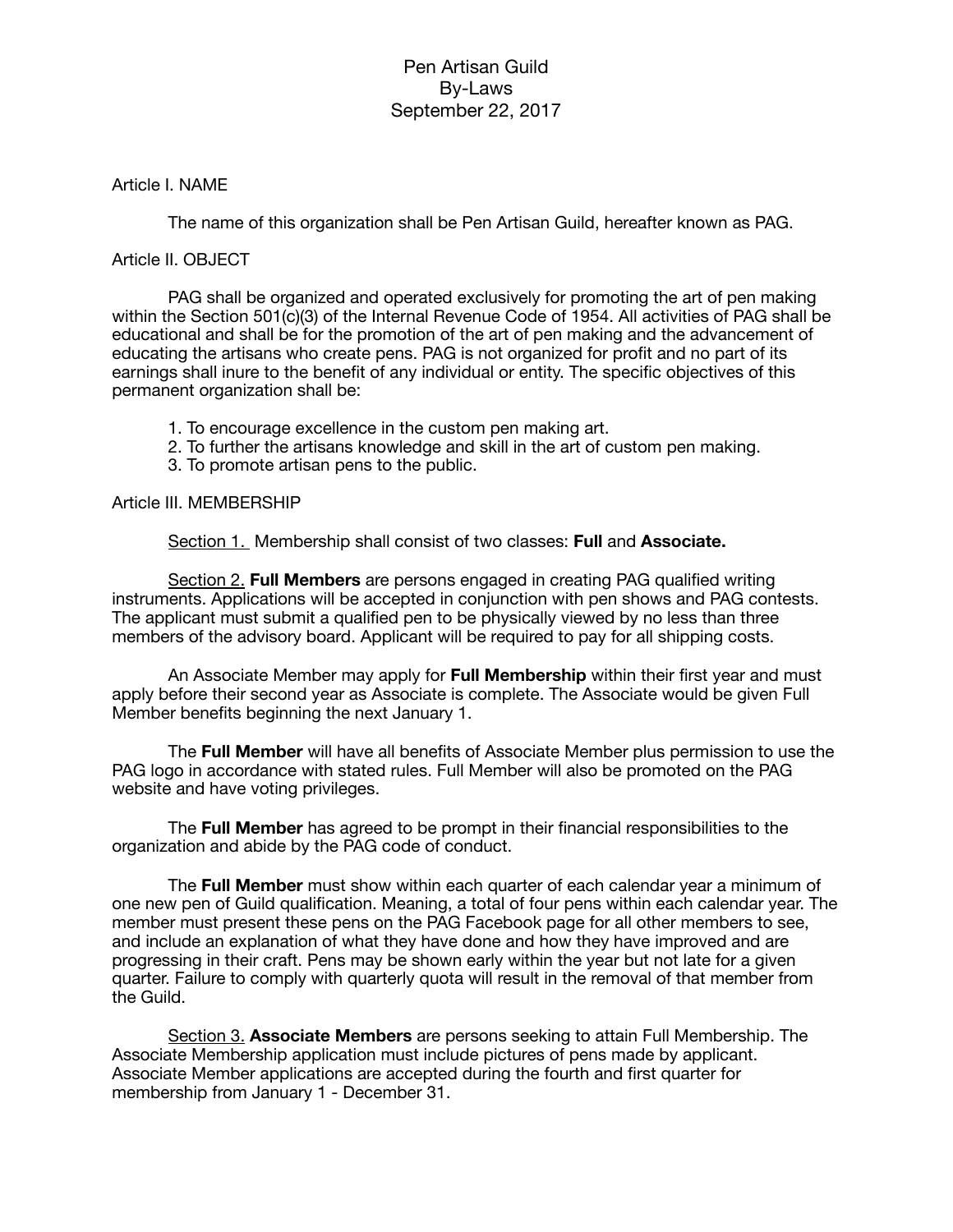**Associate Membership** must be maintained for one fiscal year before application to Full Membership. Associate members may apply for full membership during their first year as associate and must apply in their second year. Only one extension will be considered.

The **Associate Member** will have full access to all information on the PAG website and be included on the PAG Facebook page. They will not be permitted to use the PAG logo. The Associate will not be promoted on the PAG website. The Associate Member has no voting privileges.

Section 4. PAG does not discriminate based on age, race, religious affiliation, gender, ethnicity or sexual orientation.

Article IV. FISCAL YEAR

The fiscal year of PAG shall be from January 1 through December 31.

## Article V. DUES

**Full Membership** dues are \$100 per fiscal year.

**Associate Member** dues are \$50 per fiscal year.

Dues shall be determined by the governing Board. Dues are payable upon receipt of the official dues notice. Dues are considered delinquent if not paid by January 31.

#### Article VI. OFFICERS

Section 1. The officers of PAG shall be of two classes: elective and appointive. The elective officers are President, Vice-President and three Directors. The appointive are Secretary/Treasurer, and an undetermined number of Advisors. The President shall appoint with Director's approval.

Section 2. **The President** shall have general supervision of the affairs of PAG including the authorization of bills up to \$100. The President will serve a two year term. No term limit. Election for office of president to be held in odd years.

Section 3. **The Vice-President** shall act as the assistant to the president and shall, in the absence of the president, be the presiding officer at council and membership meetings. In the event of a vacancy in the office of president, the vice-president shall succeed to the office for the unexpired term. The vice-president will serve a two year term. No term limit. Election for vice-president to be held in even years.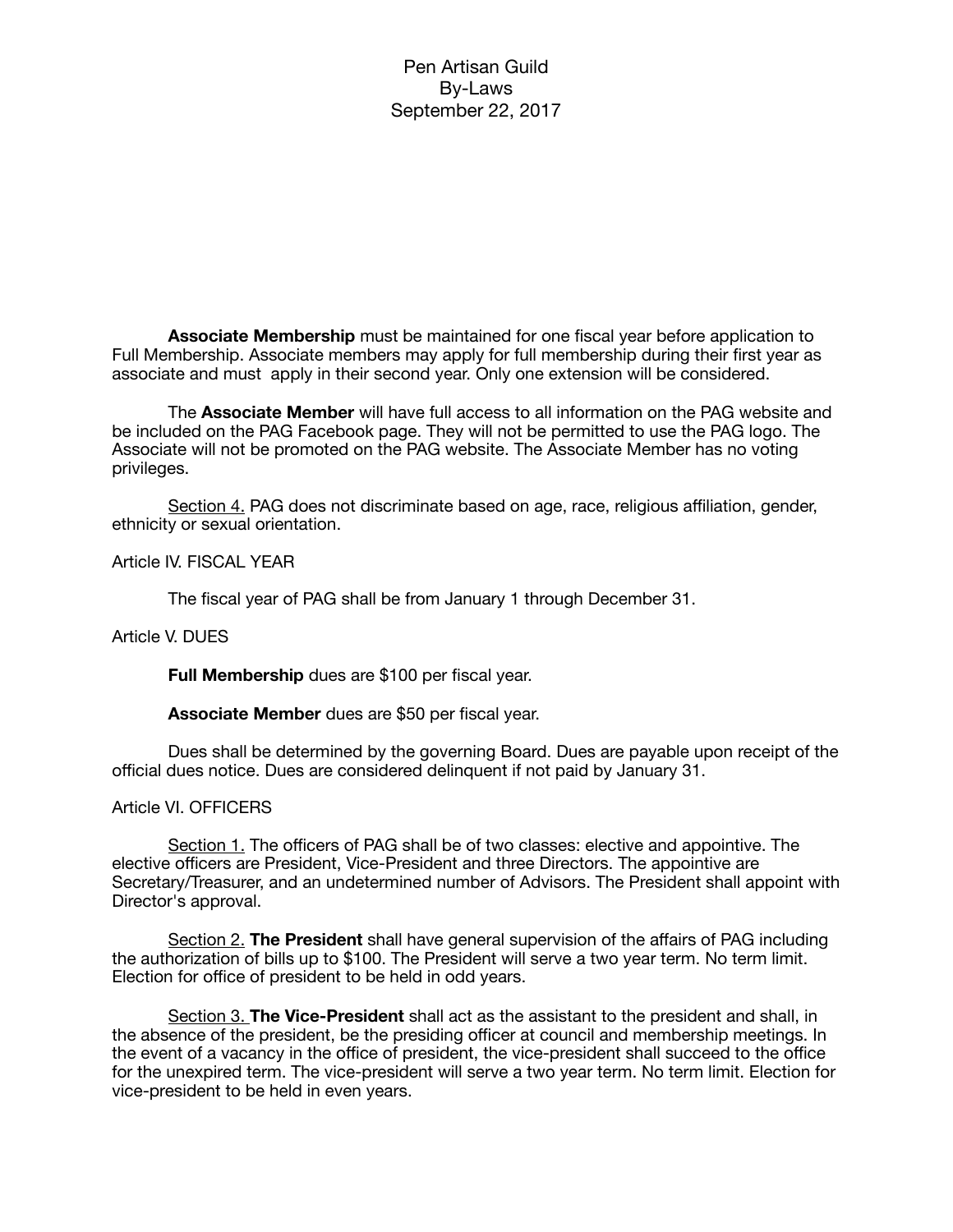Section 4. **The Directors** shall assist the President in decision making and directing the PAG organization. There shall be three Directors, each serves a two year term. One director being elected in even years and two Directors being elected in odd years. No term limit. The President can call for an election should a Directors position be vacated prematurely.

Section 5. **The Secretary/Treasurer** shall be appointed by and serve at the discretion of the President. The Secretary/Treasurer shall record the minutes of meetings. They shall receive, collect, hold and disburse monies for PAG according to the approved budget and directives of the Board. They shall keep a detailed account of all monies received and expended and shall present a financial report to the Board quarterly and to the General Membership bi-annually.

Section 6. **The Advisory Committee** shall be appointed by and serve at the discretion of the President. They must be Full Members in good standing.

Article VII. NOMINATION AND ELECTION OF OFFICERS

Nomination for officers will be open December 1 with voting taking place during the last week of December beginning in 2018. Each elected officer shall serve a two year term. Two Directors and the President being elected on odd years and one Director and the Vice-President on even years. The elected will assume their duties of office January 1.

#### Article VIII. MEETINGS

Section 1. Meetings will take place via social media as a general rule and at the discretion of the governing Board.

Section 2. Members present at a general or called meeting either via social media or in person shall constitute a quorum.

Section 3. Motions may be passed by a majority vote unless otherwise stated.

#### Article IX. PEN QUALIFICATIONS

A PAG qualified pen consists of entirely hand made components made using manual machine tools. The only exceptions being the nib and the filler system. If a PAG member chooses to use other pre-manufactured parts the following rules apply:

- 1. The existence of pre-manufactured parts must be cited in all media.
- 2. No PAG logo or mention of PAG membership is to be used on any media where these non PAG qualified pens are advertised.
- 3. Images of non PAG qualified pens on a member's website, social media or in print must not have any mention of PAG or use the PAG logo. PAG logo may be used on a separate website page with images of PAG qualified pens.
- 4. Member's displays at trade shows or other venues must have a clear delineation between PAG qualified pens and pens with pre-manufactured parts. Both visual and physical delineation if the PAG logo is present on their table.